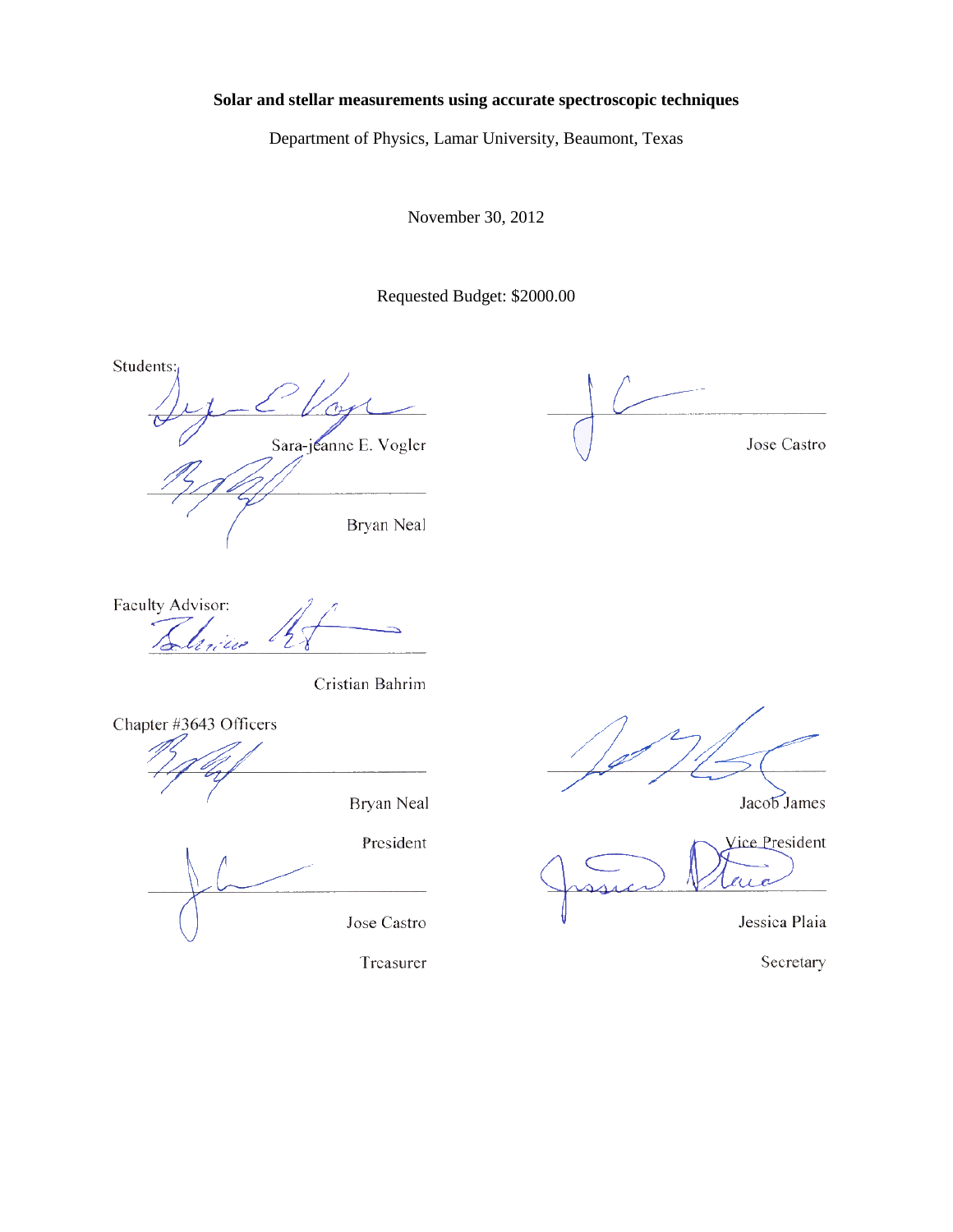# **Abstract**

We propose to use low-cost optics equipment in order to (1) generate a Hertzsprung-Russell diagram for the 24 brightest stars visible in Beaumont, (2) analyze the polarization of stellar and solar light and the effect a telescope's optics have on these measurements, and (3) analyze the absorption spectrum due to Earth's atmosphere on the Sun's blackbody radiation spectrum.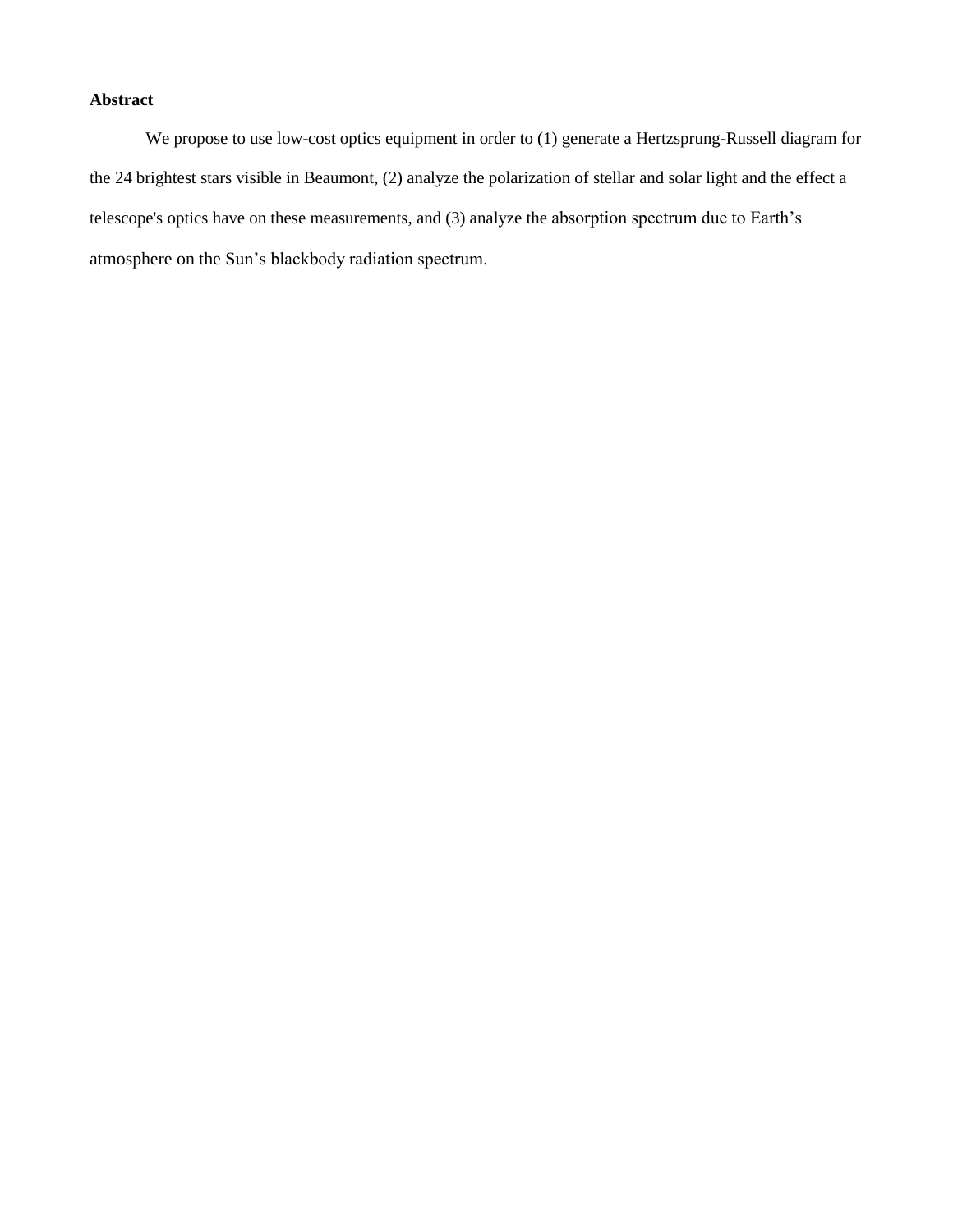#### **Purpose**

Several SPS members at LU have a strong interest in astronomy. Because astronomical research is often too expensive for an undergraduate physics program, we are eager to apply our knowledge in using spectroscopic techniques acquired in a general optics course [1] to analyze light from bright stars and the Sun. The research proposed will improve the existing optical methods for quantitative analysis of light sources using low-cost equipment with the purpose of running accurate stellar measurements in our geographic area, despite the adverse conditions such as local gaseous and light pollution from chemical plants and urban activity.

We propose three experimental projects using equipment which can be purchased within the budget of the present grant solicitation. The equipment will be dedicated to this research project for the duration of the grant, and later it will be incorporated into astronomy and optics labs in order to generate other research opportunities for undergraduate students at Lamar. Also, due to the "astronomical" expenses usually associated with astronomical research, our low-cost equipment can be appealing to similar undergraduate labs.

#### **Proposed Activities**

The scope of the first experiment is to generate an accurate Hertzsprung-Russell Diagram (HRD) for the 24 brightest stars visible in Beaumont by precisely measuring their surface temperature from the peak of radiancy using Wien's displacement Law and generating a curve of radiancy to determine their luminosity. These 24 stars (Sirius, Vega, Capella, Arcturus, Rigel, Procyon, Betelgeuse, Altair, Aldebaran, Spica, Antares, Pollux, Fomalhaut, Deneb, Regulus, Adhara, Bellatrix, Alnath, Alioth, Mirphak, Alkaid, Castor, Alhena, and Polaris) were selected for the likelihood to observe and measure the peak of radiancy with our 14" Meade reflector telescope and optics equipment for the blackbody radiation, and because of the need to align our telescope using the Polaris star (which is the  $24<sup>th</sup>$  brightest star in a standard astronomical chart for this latitude). This experiment will primarily use a high sensitivity VIZ light sensor.

The second experiment, APSL, will involve the Analysis of Polarized Stellar Light at different degrees of polarization and will use solar light as a benchmark. The influence of the optical components of a telescope on the degree of polarization of light will be assessed by comparing the effects of placing a polarizer before and after the light enters the telescope and using a control setting which consists of a non-reflective tube and a polarizer. Our experiment will use UVA, high sensitivity VIZ, and IR light sensors to determine if light from the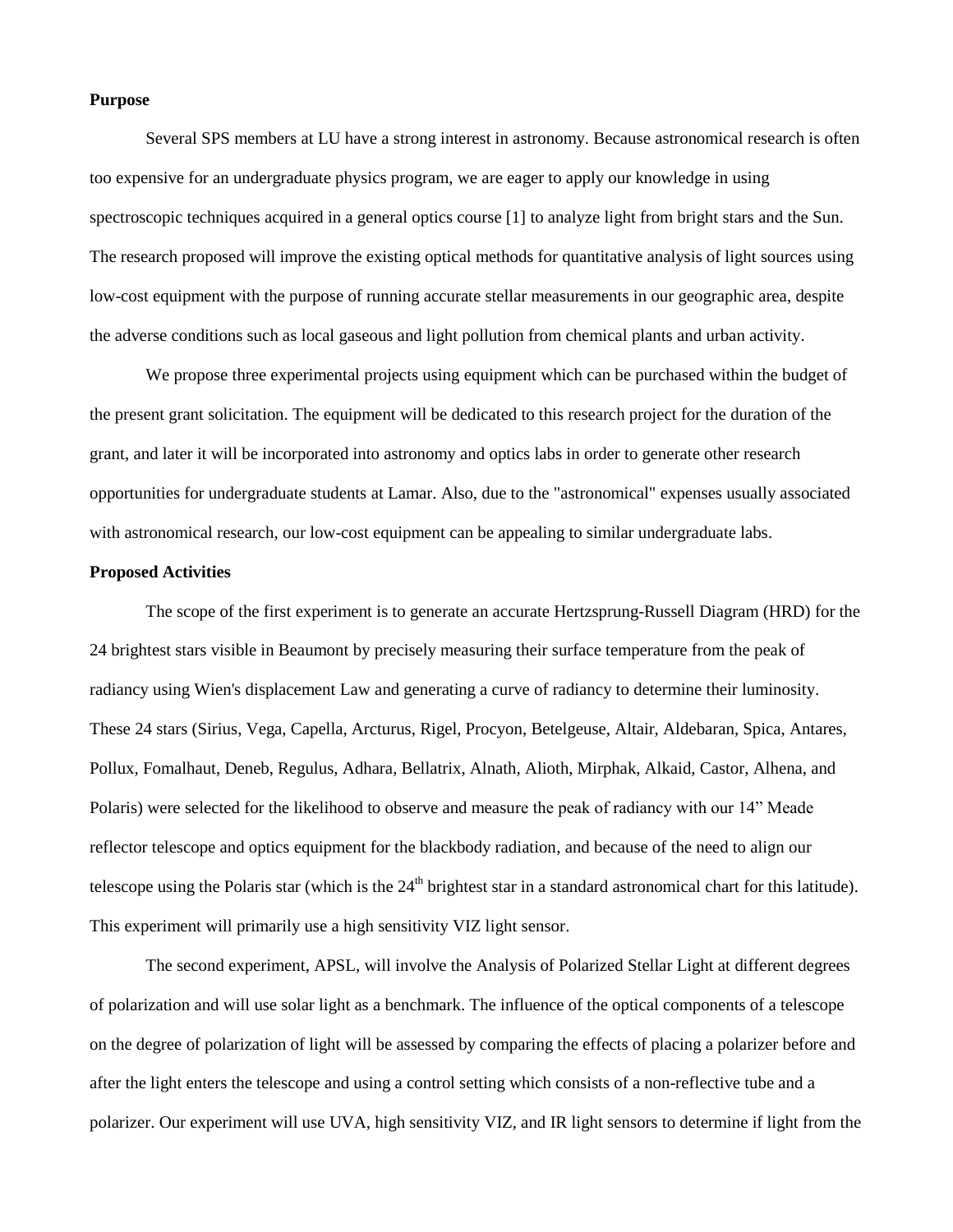first five brightest stars has been polarized before reaching us. Studies of polarized light have recently been published as able to reveal the shape of a supernova's core [2].

Our third project intends to identify Pollutants in Earth's Atmosphere (PEA). Toward this end we will record the absorption spectrum of the Earth's atmosphere superimposed on the Sun's blackbody spectrum using UVA, high sensitivity VIZ, and IR light sensors, and spectroscopic charts available online from NIST databases [3]. This method can be used as a model to determine the composition of stellar or planetary nebula located between us and distant stars. These readings will be used to generate a complete blackbody curve of radiancy similar with the one published by Martin Greens [4]. We will compare this data with the data of the emission spectra of atoms and molecules, typically present in the atmosphere, superimposed on a blackbody radiation background spectrum, as shown in Figure 1b.



*Figure 1a: Left:* The figure shows the difference between a blackbody curve measured from above (AM0) and below (AM1.5) the Earth's atmosphere as report in [4]. *Figure 1b: Right*: The figure shows the emission spectrum of CO<sub>2</sub> superimposed upon a typical blackbody radiation spectrum and measured with similar equipment as the one included in this proposal.

#### **Technical Details and Timeline**

The three experiments (HRD, APSL, and PEA) are related because they will be using similar

experimental optical techniques and arrangements (as shown in Figure 2) with only minor adjustments for allowing specific measurements. The confidence we have in using optical equipment and methodologies is grounded in the knowledge acquired from our optics course [5].



*Figure 2:* A setup for the study of the blackbody radiation spectrum. The path of the light is shown by two red arrows.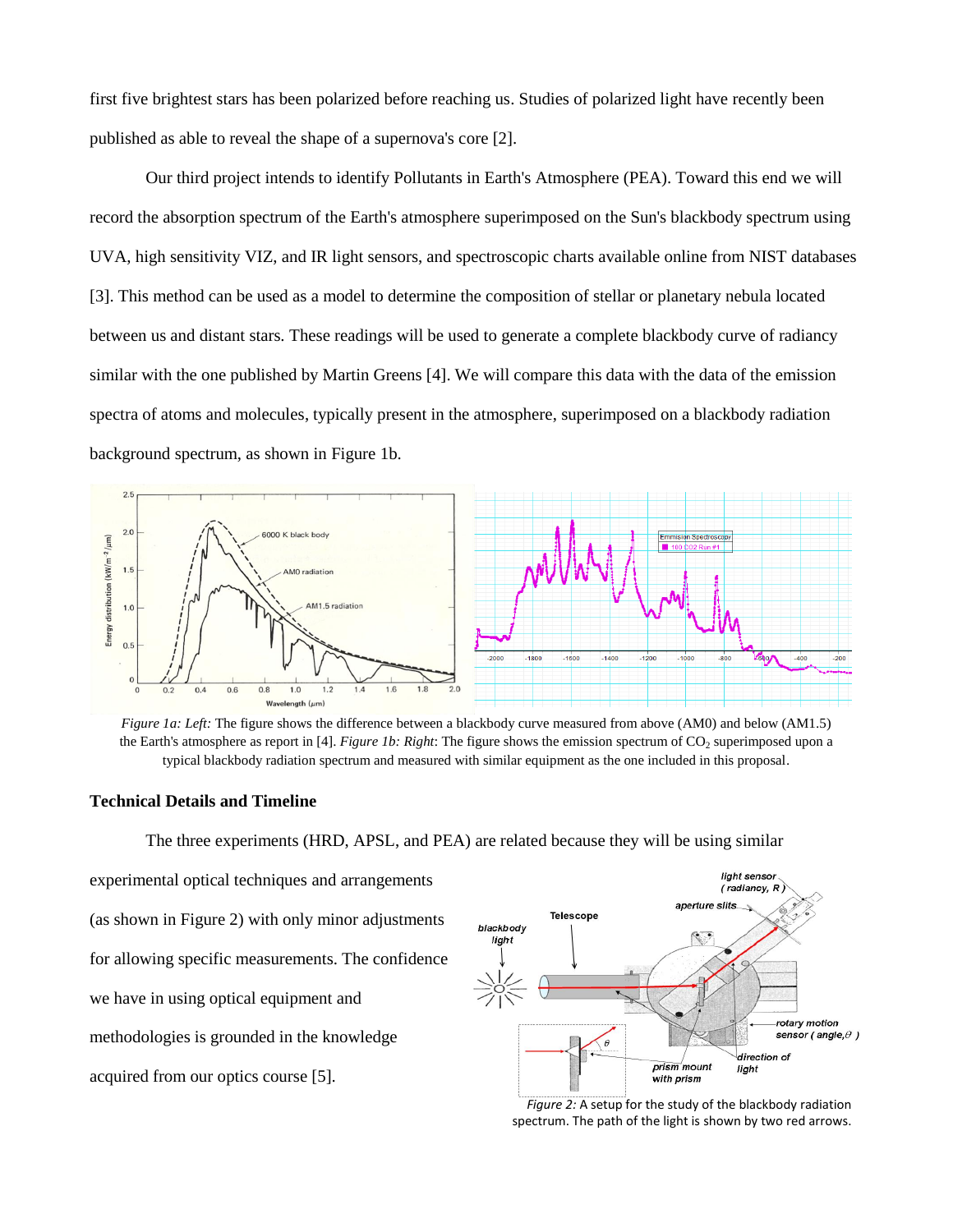All three experiments will use basic PASCO equipment [\(http://www.pasco.com/home.cfm\)](http://www.pasco.com/home.cfm) attached to our two telescopes. A 14" Meade LX200GPS-SMT Schmidt-Cassegrain telescope will be used for stellar observations and measurements, while a smaller 50 mm aperture Bushnell 340x60 telescope will only be used for solar measurements.

The month of January will be spent acquiring and calibrating the new equipment required for the three projects (HRD, APSL, and PEA). The months of February through November will be spent collecting and analyzing data in order to generate a final report in December.

## **Expected Conclusions**

We expect our HRD to provide a reference for comparisson to the standard Hertzsprung-Russell diargam that southeast Texas astronomers can use. APSL should increase our knowledge in the blossiming field of studying polarization of light in astronomy. It should also provide better understanding for the professional community with regard to polarizer placement during data acquisition. PEA will provide insight regarding the magnitude of corruption in astronomical data collection due to pollutants.

The projects are also expected to produce accurate measurements able to instruct students in freshmen astronomy courses all the way to senior optics courses with open-ended potential for future research. Our efforts might even ignite greater student interest in experimental research, which is a goal of our SPS chapter and the science community at large.

### **References**

[1] Bahrim, Cristian, ed. W. Aung, et al. "A modern optics laboratory for undergraduate students." *Innovations 2006: World Innovations in Engineering Education and Research.* Potomac, MD: iNEER, 2006. 207- 215. ISBN: 0974125253.

[2] Cowen, Ron. "Astronomy Gets Polarized." *Science News*. Vol. 170, No. 2, July 8, 2006, p. 24.

- [3] NIST Database.<http://www.nist.gov/physics-portal.cfm>
- [4] Green, Martin A. *Solar Cells: Operating Principles, Technology, and System Applications*. Englewood Cliffs: Prentice-Hall, Inc., 1982. ISBN: 9780138222703.
- [5] Bahrim, Cristian. "Blackbody radiation." *Optics - PHYS 4480/5480 Laboratory Activities*. Online resource. [http://sethi.lamar.edu/bahrim-cristian/Courses/PHYS4480/4480-LABS/4480\\_lab\\_2.pdf.](http://sethi.lamar.edu/bahrim-cristian/Courses/PHYS4480/4480-LABS/4480_lab_2.pdf)